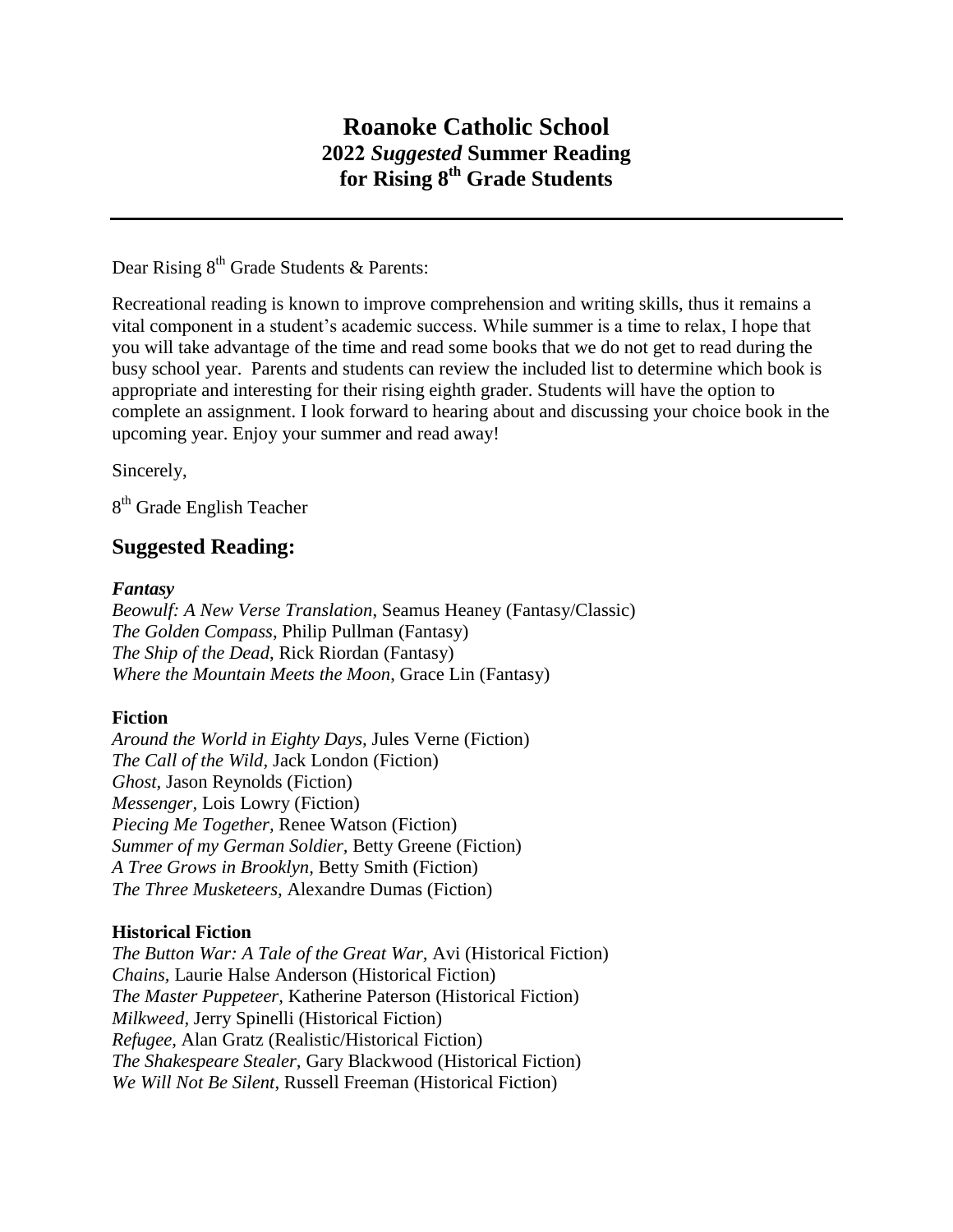#### **Mythology**

*Heroes, Gods, and Monsters of Greek Myths,* Bernard Evslin (Mythology)

### **Nonfiction**

*The Boy Who Harnessed the Wind (Young Reader's Edition),* William Kamkwamba (*Nonfiction/Autobiography/Biography) The Finest Hours (Young Reader's Edition): The True Story of a Heroic Sea Rescue,* Michael Tougias and Casey Sherman (Nonfiction) *Night,* Elie Wiesel (Nonfiction) *Superman: The High-Flying History of America's Most Enduring Hero,* Larry Tye (Nonfiction) *Warriors Don't Cry,* Melba Pattillo Beals (Nonfiction)

## **Writing About Summer Reading**

Students may complete a **writer's journal** which will be due on **the first day of school**. The purpose of the assignment is to prompt students to begin thinking in an analytical manner that motivates them to think beyond basic plot summaries and characterizations; therefore, students should be noting thematic and symbolic meaning as well as character analyses and the writer's style, which will continue to develop their inference skills.

Students may respond to one of the choices or all of them, but they must adhere to the following format:

- All responses must be typed (12-pt Times New Roman font with one-inch margins), include the MLA first-page header, contain page numbers in the top right corner (if necessary), and must be double-spaced.
- Respond in complete sentences in paragraph form to each item.

## **Writing Responses:**

1. **Your First Impression**

What was your first impression of this work? Why? Provide specific examples from the work to illustrate your points.

2. **Plot**

What are the most significant incidents in the story told in the work? (Do not summarize the entire story.) Who is/what are involved in the main conflict? What is the main conflict? What event serves as the climax of the story?